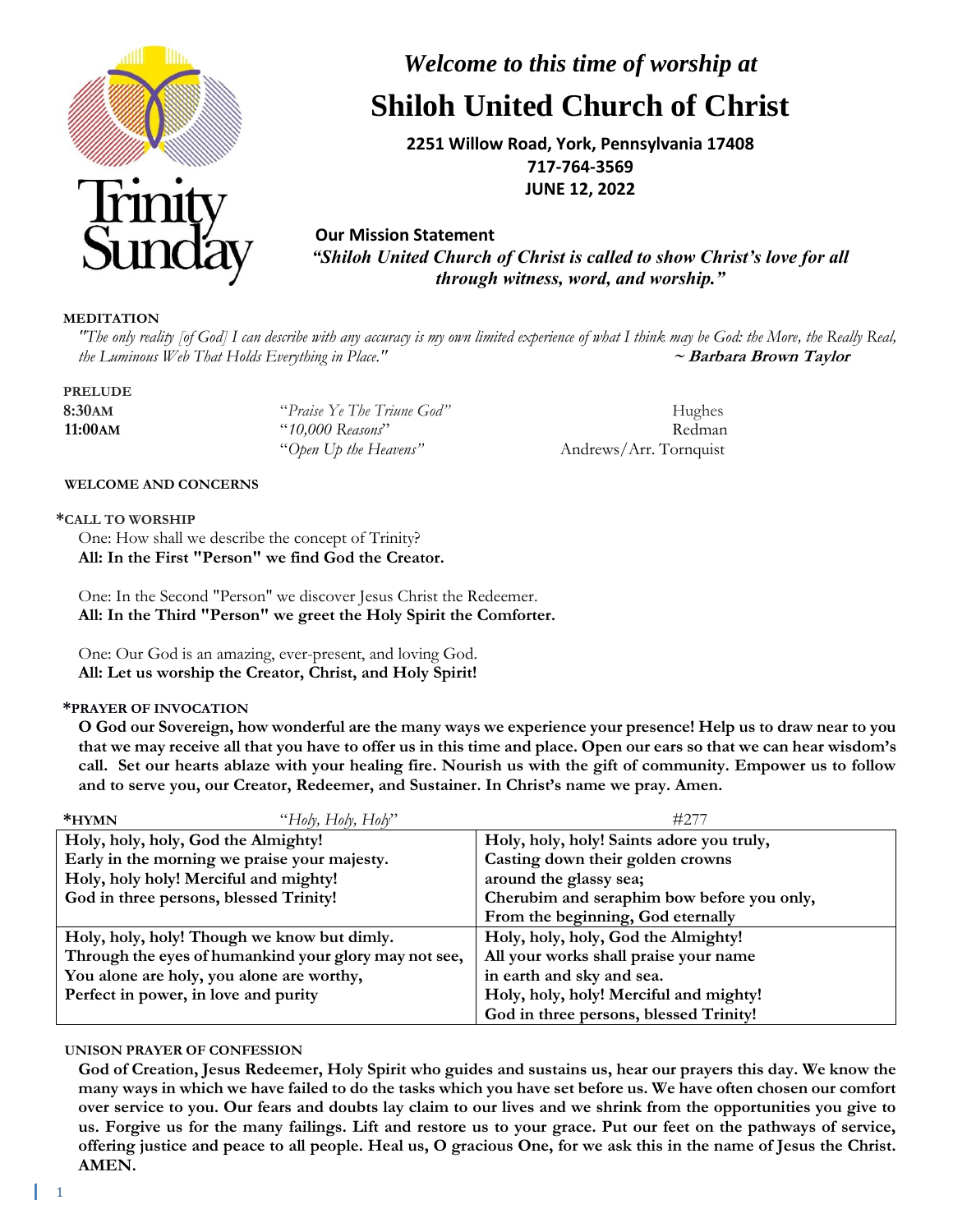#### **WORDS OF ASSURANCE**

One: Rejoice! Do not doubt! God has poured love, hope and forgiveness on you. You are healed and forgiven in Jesus' Name. The Holy Spirit empowers you to ministries of healing and hope. Rejoice! **All: Amen.**

#### **EXCHANGING THE PEACE OF CHRIST (***Please wave to one another***)**

*Share the peace of Christ with your neighbor. Greet one another in the Lord.*

The peace of God be with you. **And also with you.**

#### **CHILDREN'S SERMON**

*All children (including infants) and youth who desire to come forward for the Children's Sermon are welcomed and encouraged to do so. Parent's/caregivers are welcome to accompany their child during the children's message.*

**\*HYMN** *"Holy Ground"* See page 7 **We are standing on holy ground, And I know that there are angels all around. Let us praise Jesus now, We are standing in His presence on holy ground.**

#### **WITNESS TO OUR SACRED STORY**

First Reading: Proverbs 8:1-4, 22-31; Second Reading: Psalm 8; Third Reading: Romans 5:1-5

#### **8:30 AM HANDBELL CHOIR** *Old Time "Hallelujah" Religion* Arr. Waldrop

Gospel Reading: John 16:12-15

**SERMON** "*Wisdom Calls*"

| *HYMN                            | "Creator God, Creating Still" | #278                                  |
|----------------------------------|-------------------------------|---------------------------------------|
| Creator God, creating still      |                               | Redeemer God, redeemer still,         |
| By will and word and deed,       |                               | With overflowing grace,               |
| Create a new humanity            |                               | Pour out your love on us, through us, |
| To meet the present need.        |                               | Make this a holy place.               |
| Sustainer God, sustaining still, |                               | Great Triune God for this new day,    |
| With strength for every day,     |                               | We need your presence still.          |
| Empower us now to do your will,  |                               | Create, redeem, sustain us now        |
| Correct us when we stray.        |                               | To do your work and will.             |

## **PASTORAL PRAYER SILENT PRAYER**

 **THE LORD'S PRAYER**

**Our Father, who art in heaven, hallowed be thy name. Thy kingdom come. Thy will be done, on earth as it is in heaven. Give us this day our daily bread. And forgive us our sins, as we forgive those who sin against us. And lead us not into temptation, but deliver us from evil. For thine is the kingdom, and the power, and the glory forever. Amen.**

#### **PRESENTING OUR TITHES AND OFFERINGS BEFORE GOD**

#### **INVITATION TO THE OFFERING**

Through holy wisdom, God has made the world as a rich dwelling place, giving us dominion over the created order. As God is mindful of us and of our needs, let us now be mindful of our obligation to be good stewards, through our generosity and responsibility for God's gifts

#### **\*OFFERTORY RESPONSE** "Doxology" #778

**Praise God from whom all blessings flow; Praise God, all creatures here below; Praise God for all that love has done; Creator, Christ, and Spirit, One.**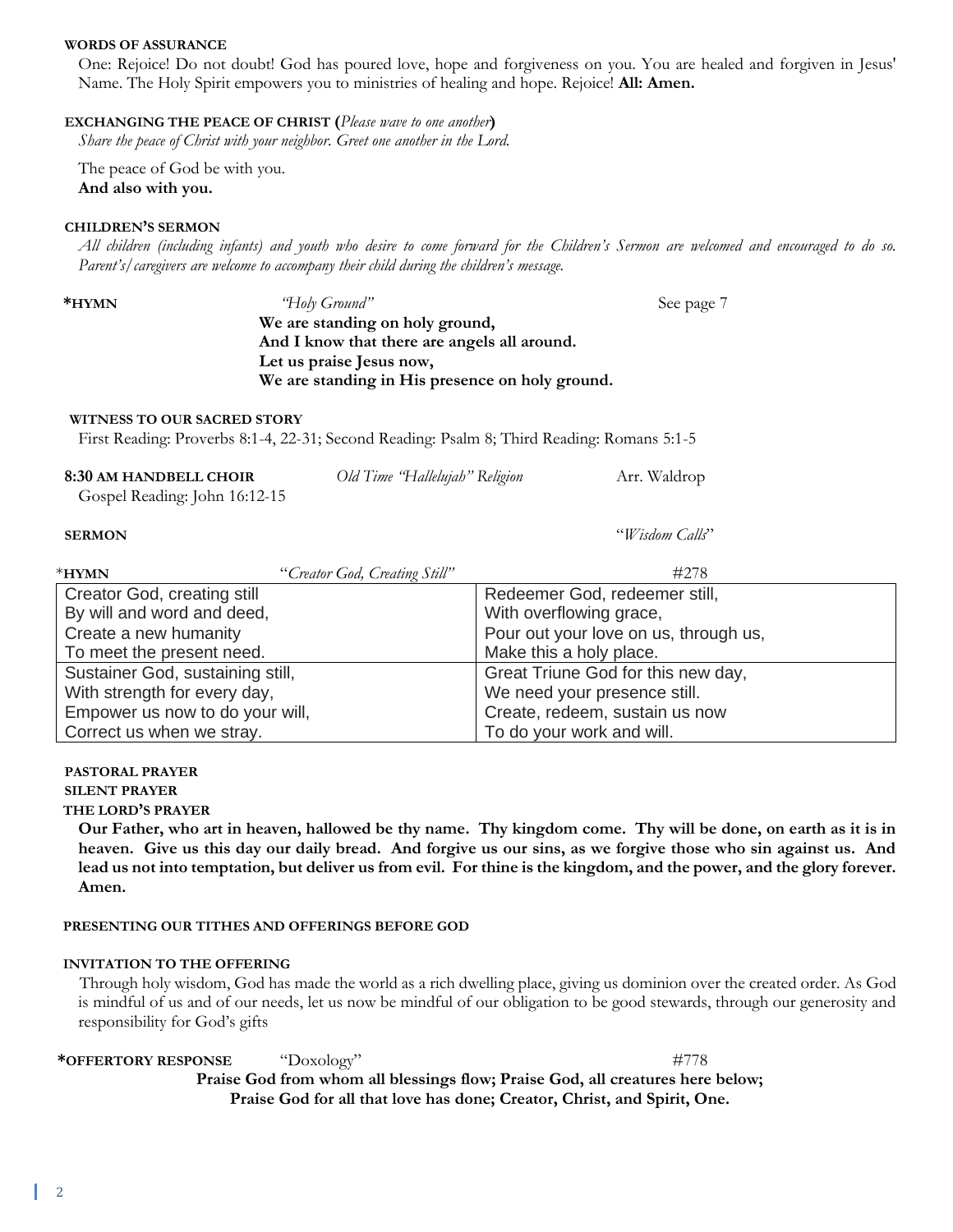#### **\*PRAYER OF DEDICATION**

**We give thanks, O God, for all that you have given us. Pour out your blessing on these tithes and offerings, that they might be a source of blessing in our church, in our community, and in our world. Through this act of sharing, may we counter fear with hope and transform scarcity through generosity. We offer this prayer in the name of the Creator, the Christ and the Holy Spirit. Amen.**

| "O How Glorious, Full of Wonder"<br>*CLOSING HYMN | #247                                   |
|---------------------------------------------------|----------------------------------------|
| O, how glorious, full of wonder,                  | When we see Your lights of heaven,     |
| Is your name o'er all the earth,                  | Moon and stars, Your power displayed,  |
| God, who wrought creation's splendor,             | Who are we that You should love us,    |
| Bringing suns and stars to birth!                 | Creatures that Your hand has made?     |
| Rapt in reverence, we adore You,                  | Born of earth, yet full of yearning,   |
| Marveling at your mystic ways.                    | Mixture strange of good and ill,       |
| Humbly now we bow before You,                     | From Your ways so often turning,       |
| Lifting up our hearts in praise.                  | Yet Your love does seek us still.      |
|                                                   |                                        |
| You have set us in communion                      | Oh how wondrous, oh how glorious,      |
| With the wonders of your hand.                    | Is your name in every land             |
| Made us fly with eagle pinion,                    | God, whose purpose shines before us    |
| Pilgrims over sea and land.                       | Toward the goal that you have planned! |
| Soaring spire and ruined city,                    | Yours the will our hearts are seeking  |
| These our hopes and failures show.                | Conscience of our human need           |
| Teach us more of human pity,                      | Spirit in our spirit speaking          |
| That we in Your image grow.                       | Make us yours, oh God indeed.          |

#### **BENEDICTION**

One: May God our Creator who crowns each of us with beauty and honor, Christ Jesus who shows us the Way, And the Holy Spirit who gives us light and life, Go with you and fill you with strength, hope, and love. **All: Thanks be to God! Amen.**

## **POSTLUDE**

| 8:30am   | "Blessed Holy Trinity"          | Powell |
|----------|---------------------------------|--------|
| 11:00 AM | "There's A Sweet, Sweet Spirit" | Akers  |

#### **WE ARE DELIGHTED THAT YOU JOINED US FOR WORSHIP TODAY!**

- ➢ **THE ALTAR FLOWERS** are presented to the glory of God and in memory of our parents, Nevin and Margaret Mummert. and Lester and Romaine Miller.
- ➢ **LITURGIST**: **8:30AM**: Milton Hoak, **11:00AM**: Nathan Limbert
- ➢ **USHERS**: **8:30AM:** Gary & Marvel Burg, **11:00AM:** Volunteer
- ➢ **GREETERS**: **8:30AM:** Bart & Gerry Funkhouser, **11:00AM:** Jay & Joyce Mummert
- ➢ **NURSERY DUTY**: **8:30AM:** Tim & Katie Bentzel, **11:00AM** Marsha Reiber
- ➢ **MUSIC:** Sandy Bamberger, Jessie Sechriest & Handbell Choir
- ➢ **VIDEO TEAM**: Lew Wallace, Sallie Hagerman, Dani Bentzel, Reen Bentzel, Matt Hildebrecht, Jaron Flickinger

#### **WE WOULD LIKE TO THANK ALL OF THE VOLUNTEERS AND MUSICIANS FOR PROVIDING THE WORSHIP MUSIC THIS SUNDAY!**

#### **Morning Prayer**

#### **PRAYERS FOR THE WEEK:**

"God, grant me the serenity to accept the things I cannot change, the courage to change the things that I can, and the wisdom to know the difference."*– Serenity Prayer by Reinhold Niebuhr*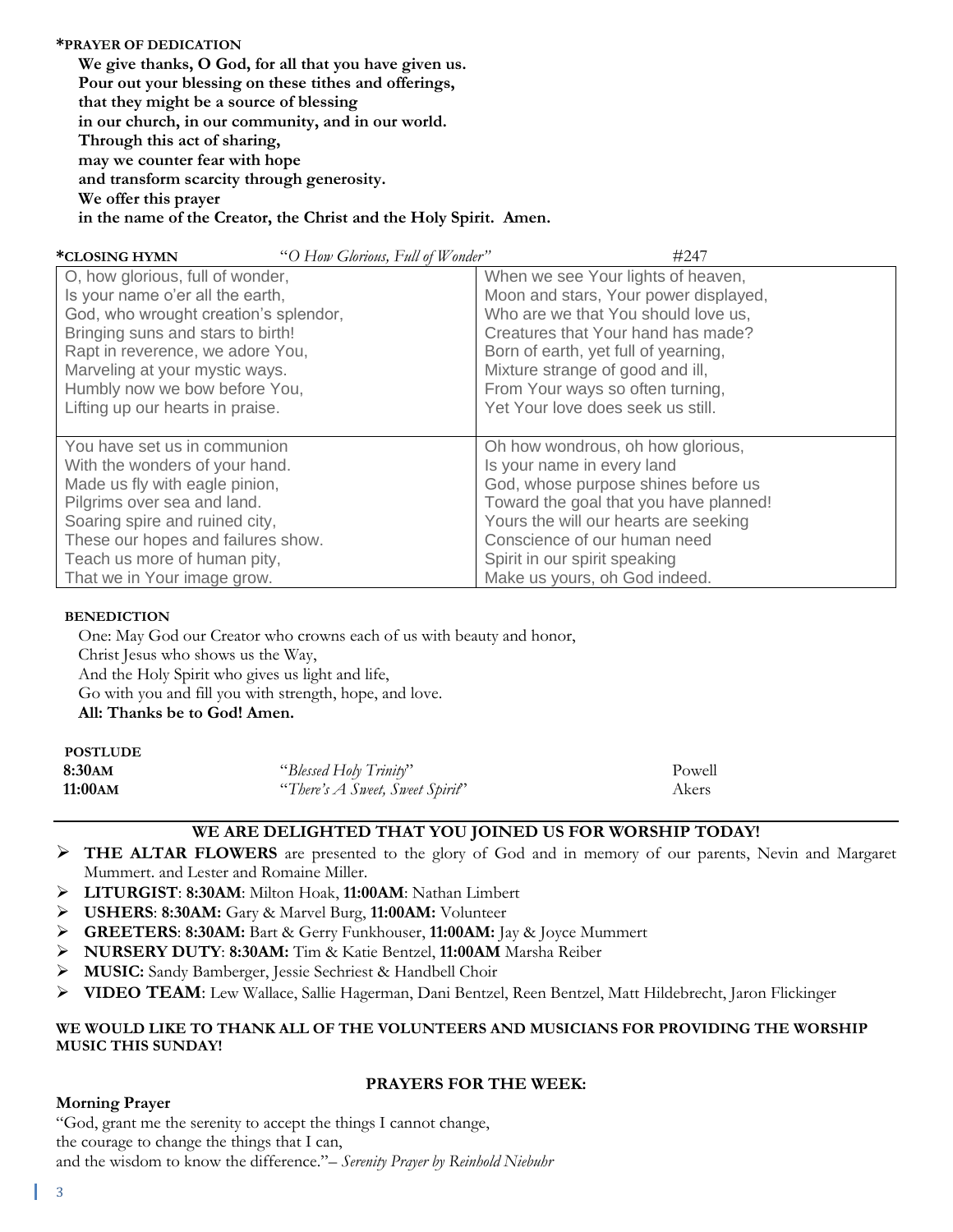Now I lay me down to sleep, I pray the Lord my soul to keep, watch and guard me through the night, and wake me with the morning light. Amen.

## **PRAYERS FOR OUR COMMUNITY OF FAITH**

Bev Arnold, Chuck and Sandy Baboian, Julene Bechtel, Jim Sr. and Rosemary Bentzel, Rosabel Bentzel, Uble & Nan Frost, Mark Garber, Linda Glass, Bev Kirk, Donna Krone, Dottie Limbert, Catherine Lochman, Marguerite Lochman, Arlene Myers, Joanne Overmiller, Randy Reisinger, Donna Robertson, Charlotte Rohrbaugh, Cedric Simpson, Sue Trimble, Stewart Wagner, Elva Winter

## **THOSE WHO GRIEVE FOR THEIR LOVED ONES**

The Reiber Family, The Goodling Family, The Bupp Family, The Landis/Burns Family

The adult summer Sunday School is a series of faith lessons by Ray Vander Laan. Everyone is invited to attend these lessons in room **100 on Sunday's from 9:45am-10:45am.** The lessons will start on **June 5 through September 4 in place of the Wired Word in June, July and August only**. Ray Fox will be presenting the sessions.

> **Engaging Women** will **NOT** be meeting on **Tuesday, June 14 at 6:30 p.m.** in the Parlor. They will **not** be meeting in July and August but will resume in September. Please contact Sally

Curren for additional information.

Vacation Bible School is BACK! We will have VBS from **Sunday July 17th through Wednesday July 20th, from 6PM to 8PM.** This year we can only have 30 participants since that is the number of supplies we bought 2 years ago for this 2020 VBS. The theme is "Rocky Railway, Jesus' Power Pulls Us Through". Registration forms will be in the church office, so sign up early to reserve your child or grandchild's spot!

## **THIS WEEK**

| <b>SUN</b>  | $8:30 \& 11$ | Trinity Sunday/Guest Preacher, Rev. Dr. Carrie Call |                            |
|-------------|--------------|-----------------------------------------------------|----------------------------|
|             | 9:45         | Sunday School (100)                                 |                            |
|             | 4:00         | Strawberry Festival                                 |                            |
|             | 6:00         | Confirmation Class (202)                            |                            |
| <b>MON</b>  | 7:00         | Consistory (100)                                    | UNITED CHURCH<br>OF CHRIST |
| <b>WED</b>  | 7:30         | Soup Prep                                           |                            |
|             | 9:30         | Bible Study (202)                                   |                            |
|             | 5:30         | <b>TOPS</b> (100)                                   |                            |
| <b>THUR</b> | 10:30        | Our Daily Bread                                     |                            |
|             | 6:30         | NA Group                                            |                            |
| SUN         | 8:30 & 11    | Worship/Baptism/Father's Day                        |                            |

## **ATTENDANCE LAST WEEK: 88**

## **THE CHURCH STAFF**

| Pastor                                                                         |                                         |                      |
|--------------------------------------------------------------------------------|-----------------------------------------|----------------------|
|                                                                                | pastormelinda@shilohucc.com             | 717-764-3609         |
| Pastor Melinda office hours: Please call for an appointment.                   |                                         |                      |
| Wednesdays 9AM-2PM & 5-8PM; Thursdays 9:00-11:30AM & 6-8:30PM; Fridays 9AM-2PM |                                         |                      |
|                                                                                |                                         |                      |
|                                                                                |                                         |                      |
|                                                                                |                                         |                      |
|                                                                                |                                         |                      |
|                                                                                |                                         |                      |
|                                                                                |                                         | office@shilohucc.com |
| Website:                                                                       | http://www.shilohuccyorkpa.org          |                      |
| Facebook                                                                       | http://www.facebook.com/shilohuccyorkpa |                      |